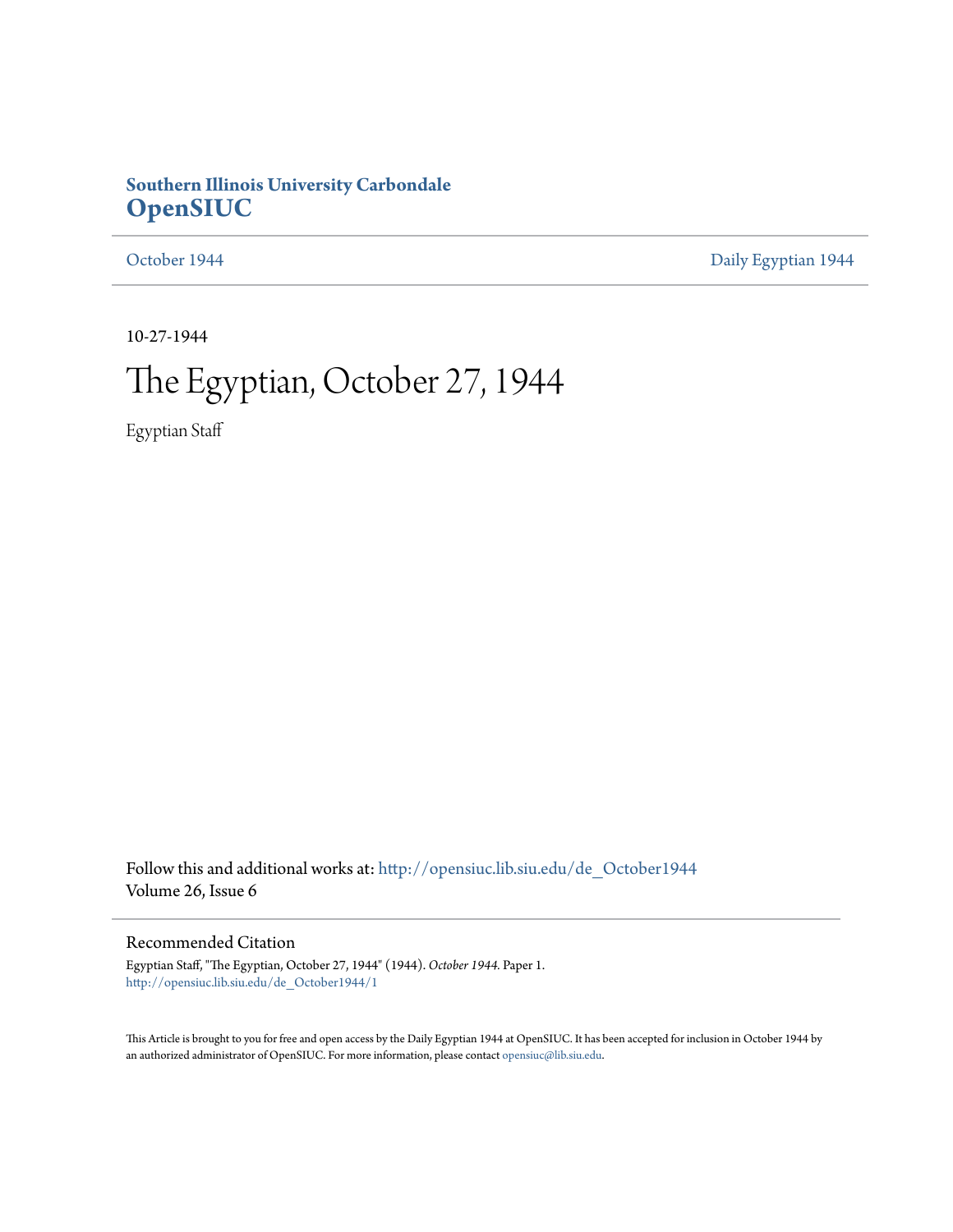

 $VOTJIME$  26  $\overline{S}$ 

CARBONDALE, ILLINOIS, FRIDAY, OCTOBER 27, 1944

### **CHANDLER SELECTS STAFF UPPER CLASSMEN INVITED TO OBSERVE FOR THIS YEAR'S OBELISK** AT ANNA HOSPITAL

Chuck Chandler, Editor of the 1945 Obelisk, has just com pleted his entire staff line-up for the yearbook, and world proced in direction and enterprise and improved volume is already underway on an entarged and improved volume

With an increased allottment for the book this year. Mr. With an increased allottment for the book this year, art.<br>Chandler announced that the annual will be enlarged to approximately 160 pages with the first 16 pages in color. If available, the plans are to have a padded cover. feature of the Obelisk this year will be trick photography throughout the book, which is something new for yearbooks

For the past few weeks, the editor and Mrs. Julia Neely. For faculty sponsor, have been working together on the con-<br>tracts. This year, for the first time, the Obelisk will have six pages of advertising to help cover the cost of an im-

**EXAMPLE IN CONSULTER CONSULTS AND ACTES (FIGURE 118)**<br>
The Little Theoretic and Society Holomonton (Figure 118)<br>
The Comp Show For Civilinas', is being statistic invigible at a Society in<br>
the Shopyerk and the discussion

Each year the College Film Sec 11. Track and Field Athletics.<br>The issues film Sec 11. Track and Field Athletics.<br>In chestoon discussions, and Arc: 125. Miscellaneous Plums.<br>The best natively the second of any field of the

**COLLEGE FILM SERVICE** 

Human B<br>Plant Life

Plant Life.<br>Animal Life.<br>Astronomy.

Geology.<br>Chemistry

# SATURDAY, NOV. 4

to arrang<br>Institution enstitutions researching when<br>college an remedical course Further of doing a practicum<br>prediction and the specifical studies.<br>Phyllis Wittman, chief psy-<br>goint of the Maral Hygieus<br>of the Maral Hygieus<br>of Disk (H). has been on the<br>pus several times to discuss<br>bile arrangements, plies to seem at firmer to disturbly know that see,  $\mu_{\text{tot}}$ ,  $\mu_{\text{tot}}$  can be seen at firmer to disturbly the second second property and the second second second second second second second second second second second

since and special start entires and<br>conferences such as paychiotric<br>pathology clinics, neurological conferences<br>pathology clinics, journal club, and<br>staff medical meetings. There will<br>also be some opportunities for re-<br>sta 1944-45 On Sale Now

sill be allowedness sol

Up to sixtene quarter bours of approximate operator and the sixtene matrix of the sixtene matrix and the matrix of the sixtene matrix and the matrix and the matrix and the sixtene matrix and the sixtene matrix and the six

THE SERVICE SERVICE SUPER TRIMP OF THE STATE OF THE MODEL IS INCORPORATED TO A SUPER TRIMP OF THE SERVICE OF THE STATE OF THE SERVICE OF THE STATE OF THE STATE OF THE STATE OF THE STATE OF THE STATE OF THE STATE OF THE STA

The section of the section of the section of the section of the section of the section of the section of the section of the section of the catalog hier to calculate the catalog hier to discuss the catalog hier to discuss .u.<br>classmen and in-servic interested who wish to make the trip should<br>report at 101-A Main Building, be-<br>fore Wednesday of next week. If

the direction

under the arrection of<br>pital's psychologist.<br>Up to sixteen quarter<br>undergraduate credit will<br>ed for the practicum s

colled,<br>  $\begin{bmatrix}\n\text{calo} & \text{in} \\
\text{calo} & \text{in} \\
\text{in} \\
\text{in} \\
\text{in} \\
\text{in} \\
\text{in} \\
\text{in} \\
\text{in} \\
\text{in} \\
\text{in} \\
\text{in} \\
\text{in} \\
\text{in} \\
\text{in} \\
\text{in} \\
\text{in} \\
\text{in} \\
\text{in} \\
\text{in} \\
\text{in} \\
\text{in} \\
\text{in} \\
\text{in} \\
\text{in} \\
\text{in} \\
\text{in} \\
\text{in} \\
\text{in} \\
\text{in} \\
\text{in} \\
\text{in$ 

### **WELCOME!!** on and off campus.<br>Catalogs will be torwurded to all who request them.

**Corps** Miss Larkin, who was taking the

college an error catcal course here<br>college an error will serve as laborated in the Medical D<br>data station in the Medical D<br>chief psy. the WACs. After her bit<br>all Hydeou in the Medical D<br>station Hospital in the Soliday for

gravely, "I think the WAC's nee<br>sirls with training, special trainin<br>hat will definitely be of help in th<br>wiuning of the war. Being in th

The 1945-45 Sphinx went on sale

A somalic rust is comprised<br>college faculty, said annual project<br>e YMCA. This year it was<br>d by Lois Leabteter and<br>d by Lois Leabters; Clara<br>Mataya, Co-editors; Clara

Exp. Assembly Contribute of the CAC-1,  $\alpha$  and a state of the control of the control of the state of the state of the Shine and the control interest about mixture and the state of the Shine and the control opportunity to "Education Time" Today Mr. Raymond Dey, principal of<br>he Carbondale Community High<br>chool, will discuss their school<br>pregram as the feature "Education pregram 28 the teature "Education<br>Time" bipadeast at 2 o'clock Fri-<br>day afternoon over WJPF, and or-<br>ightsting from the Southern Illinois<br>blessing from the Southern Illinois

the ones.<br>will sing.<br>weation Time" is

**HOMCOMERS!** 

# THE WELCOME MAT IS OUT AGAIN MISS LARKIN Southern's Twenty-Fourth **Annual Homecoming Begins Today With Pep Rally**

The OFFICIAL Program for the 1944 Homecoming is FRIDAY, OCT. 27 **EXIDAY, OCT. 27**<br>10:30 a.m. Pep Session Auditorium<br>10:30 a.m. Rally and Parade Campus and Downtown<br>NOON NOON<br>2:00-6:00 p.m. Theatre Party<br>8:00 p.m. Little Theatre Production, "We Left Home"<br>(with presentation of attendants at intermission) Auditoriun 10:00 p.m. All-Freshman Bon-Fire Ceremony 10:00 p.m. All-Presuman  $L_{\text{V}}$ , Old Athletic Pietu<br>
9:00 a.m. W.A.A. Alumnae-Varsity Hockey Game<br>
9:00 a.m. W.A.A. Alumnae-Varsity Hockey Game<br>
9:00 a.m. Kindergarden-Primary Break "The Cottage"<br>
The Cateteria  $10:15 a. m. W.A.A. Breakfast  
\n11:00 a. m. Pi Kappa Sigma Brunch, Local Chapter House  
\n12:00 a. m. Pi Kappa Sigma Bpullch, Local Chapter House  
\n12:00 acon Delta Sigma  
\n     Local Chapter House$ 11:00 a.m. 11:00 a.m. Eigma Epsilon Luncheon<br>
12:00 n.on Delta Sigma Epsilon Luncheon<br>
12:00 p.m. Annual Homecoming Football Came (Southern 15:00<br>
2:00 p.m. Annual Homecoming Football Came (Southern 17:00)<br>
ern vs. Wester on P. m. Hapital Homel Monte (Harting Course the RECHTAL Tensor and the two-stream of the control on the street of the street of the street of the street of the street of the street of the street of the street of the stre

11:30 p.m. Crowning of the Queen<br>SUNDAY, OCT. 29 2:30-6:00 p.m. Open House

# **'COLLEGE SHOULD BE START**

The recipe for the "Romance of Being a Student" was the theme of Bish As the Nightman relation of the relationship of the Student Hammer of Bish As the Nightman recipe of the Romance of Bish As the Nightman recipe of the

To those who aspire to be writ-<br>ers, this freelance writer for the **Atlantic Monthly and former mem** ber of the faculty of Harvard University said, "If you don't perceive heyond where people in genera<br>see, you have no reason to write." STUDENTS ASKED TO

### **GIVE TO WAR CHEST**

We<br>through the contract the specific property of the specific state of the<br>specific terms of the specific state of the specific state of the specific<br>different control of the specific state of the specific specific specif

Estimate of  $\mathbf{r} \cdot \mathbf{W}$  and  $\mathbf{r} \cdot \mathbf{W}$  and  $\mathbf{r} \cdot \mathbf{W}$  are direction of  $\mathbf{F} \cdot \mathbf{V} \cdot \mathbf{W}$  are direction of  $\mathbf{F} \cdot \mathbf{V} \cdot \mathbf{W}$  are direction of  $\mathbf{F} \cdot \mathbf{W}$  and  $\mathbf{V} \cdot \mathbf{B}$  and  $\mathbf{V}$ 

### **THIRD WARTIME EVENT GIVES** COMEDY, DANCE, FOOTBALL **GAME, AND CORONATION**

Today at 10:00 the 1944 Homecoming activities will of<br>icially begin with a short mesling and pen yally in the audio<br>torium during which Dr. J. Cary Davis will explain the ac-<br>tivities. Immediately following the meeting the

interference in Section 1993. The contract in the contract of the contract of the contract of the contract of the principal contract of the principal to the principal to the principal contract of the principal to the princ

This stressoon **CHORAL RECITAL** State afternoon at 2,00 the Value of the Value of the Value of the Value of the Value of the College students. All proposer a free

chronic intervals in the Nightlerian Basebase Mathematics and density<br>and the Nightlerian Basebase Mathematics and density<br>and the Nightlerian Basebase Mathematics and density<br>and in the Nightlerian Basebase Mathematics a

end of life but the beginning." Mr. Brown's lectures on the cam-



ARTICIPATE AT DANCE security will remain a secret of the CISTER AT DANCE security will remain a secret of the CISTER AT DANCE secret of the dress and red robe, contains the property of the container of the property and cha entering the armod forces will

The force electric the neural cross will 'Tweedy and Chatten' Chander and continue are the temperature of the matter of the matter of the matter of the state of the state of the state and the state of the state of the sta enter- Egyptian ca:30 un-<br>the last<br>4 Home

ັບພ

Other organize

**GIPS** 10 FIRM VIEW THE problem and to the result of the state in the state of the case of the case of the case of the case of the case of the case of the case of the case of the case of the case of the case of the case o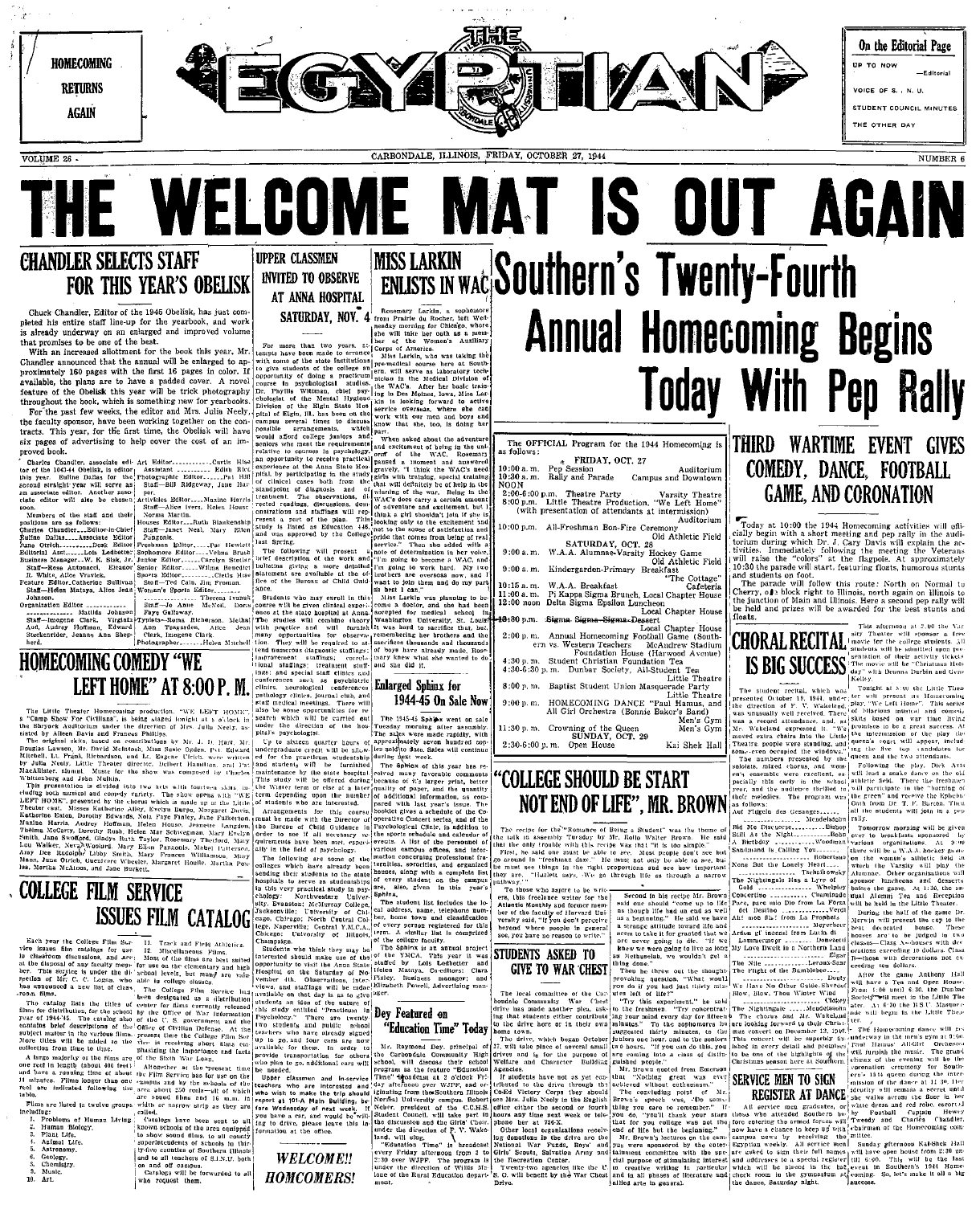Robert Browning pretty well summed up all the idle chat-<br>ter about certain meteorological phenomena by saying "Salve<br>tibi! I must henr Wise talk of the kind of weather, Sort of session, time of year:" but nevertheless it remains a popular<br>subject of conversation. When someone says "Do you think it<br>will rain?" it is usually the easy way out of a difficult situa-<br>tion—a move of desperation. When pe until they can arrive at some other topk of mutual interest,  $\frac{1}{\sqrt{1-\frac{1}{n}}}$  they concern themselves with the state of the atmosphere. Then there are other times when one feels that one is not  $\log$  ong to be able to please everybody with his opinions on some controversial issue, there is always the weather as a safe diversion from all dangers.

safe diversion from all dangers.<br>But about the weather with which we are particularly con-<br>exerned, "Old Joe, the weakherman" has shown some promises<br>of giving us a decent week-end for Homecoming this year.<br>Anyone can ease neither too hot or too cold. But in my score years, more of less, there have been some rather unpleasant conditions for<br>Homecóming. One particular year was 1941 when it snowed and sleeted all morning so that by game time it was miser-<br>able. Eut, who knows? The old man might pull his favorite trick that he used in the grade school days. How many can<br>remember certain occasions when the sun would shine all week during school, but when Saturday came, it always rained? Let's hope that nothing like that happens this week.

### HALLOWE'EN IS HERE, **TOO**

In all the excitement of Homecoming, it seems that a lot ef people have forgotten that Hallowe'en comes along next<br>Tuesday, October 31, tu add an extension to the gala festivities of Homecoming week-end. But now that you have<br>been reminded, let's not forget to be civilized about the<br>whole thing. Aperson, without a perverted sense of hu-<br>mor can have just as much fun and still not be malleious and destroy property. The destruction of property is al-<br>ways for the worst, but more so during war time. Property is difficult if not impossible to replace, and when re-<br>placements are made, money is spent. Such money spent placements are made, mode) is spent. Forth model spent Chest Drive. Let's refrain from soaping windows and brenking street lights and find other means of annusement for Hallowe'en, 1944.

Mrs. Julia Neeley of the English department, this is an en- Dethert Bunnett-Marque-21; W. Burway Are 25, Altra Least Area (Concern and the state of the state of the state of the state of the state of the state of the state

**EXCORPED 1988** The state of the state of the state of the state of the state of the state of the state of the state of the state of the state of the state of the state of the state of the state of the state of the state





their registration ands to me which the data for the Sphinx was come. WELL THANKS: and the data the unit wave then wave the carrylong when the company the company of young the company of young the state of the sphinx of th **SALUTE TO G. 1. JOE** FOR THE SPIN SECOND TO THE SUITE OF THE SUITE OF THE SUITE CONTRACT OF THE SECOND PRESS (SEE ALUTE THE SECOND PRESS (SEE ALUTE THE SECOND PRESS (SEE ALUTE THE SECOND PRESS (SEE ALUTE THE SUITE OF THE

ENTERS COLLEGE. Compute Schools is the content of the present of the consequent sentition of Le La and the content of the content of the content of the content of the content of the content of the content of the content of



Welcome Home 10 Southern E. BLANKENSHIP & CO,

His attitude toward pengin aconymous comes this since than the bitter completed in the complete since  $\mu$  is a mitch of the sward research of the system of the system of the system of the system of the system of the syste

thet me remind you again the



Fitch, Bearden, Jordan, Baidwin, Hewlitt, Kittle, Davis, Kulnis, Beardet, McCrathy, Braul, Kulnis, Stor, Bighway, Huse, Stor, Bighway, Huse, Stor, Beardet, McCrath, Pennett, Renett, Pennett, Pennett, Cristian, Sublivan, Mc 

Member

**Passociated Collegiate Press Be** Collegiale Digest MENTALISMENT ON MATIONAL ADVERTISING OF NATIONAL ADVERTISING SEPTICO, INC.<br>College Publishers Representative<br>420 MADING AVE NEW YORK NATIONAL REPORT OF STATISTICS

# | they=n<br>| nensiv<br>|

(Tonight the Little Theater is presenting an original show! Hubbs columns and studies in the Little Theater is presenting an original show! Hubbs stein Parently wit step of GN and the Christmas and standard and standard

organizations. No





re for its sweet pain<br>-4 "ory aching head<br>Lhowing you will not

They left use that I will forget

**CARBONDALE PAINT** 



High-Grade Wall Paper

Back em Up! **EXELP BUYING WAR BONDS** 







I constant the task of the Council<br>Internatives to the Council<br>Administration, reported that<br> $\frac{1}{2}$  is two test all under considers.<br>In and that the Council of Adminiztration recommended that the

ea.<br>Lil Goddard and Charles Chand-

The median scale<br>and to order the median of the conduction of the line median matrice<br>and approved. Many Mann and the conduction of the scale<br>of any Stann and Jones were statent. Many Mann and Jones were present to order

**MINUTES**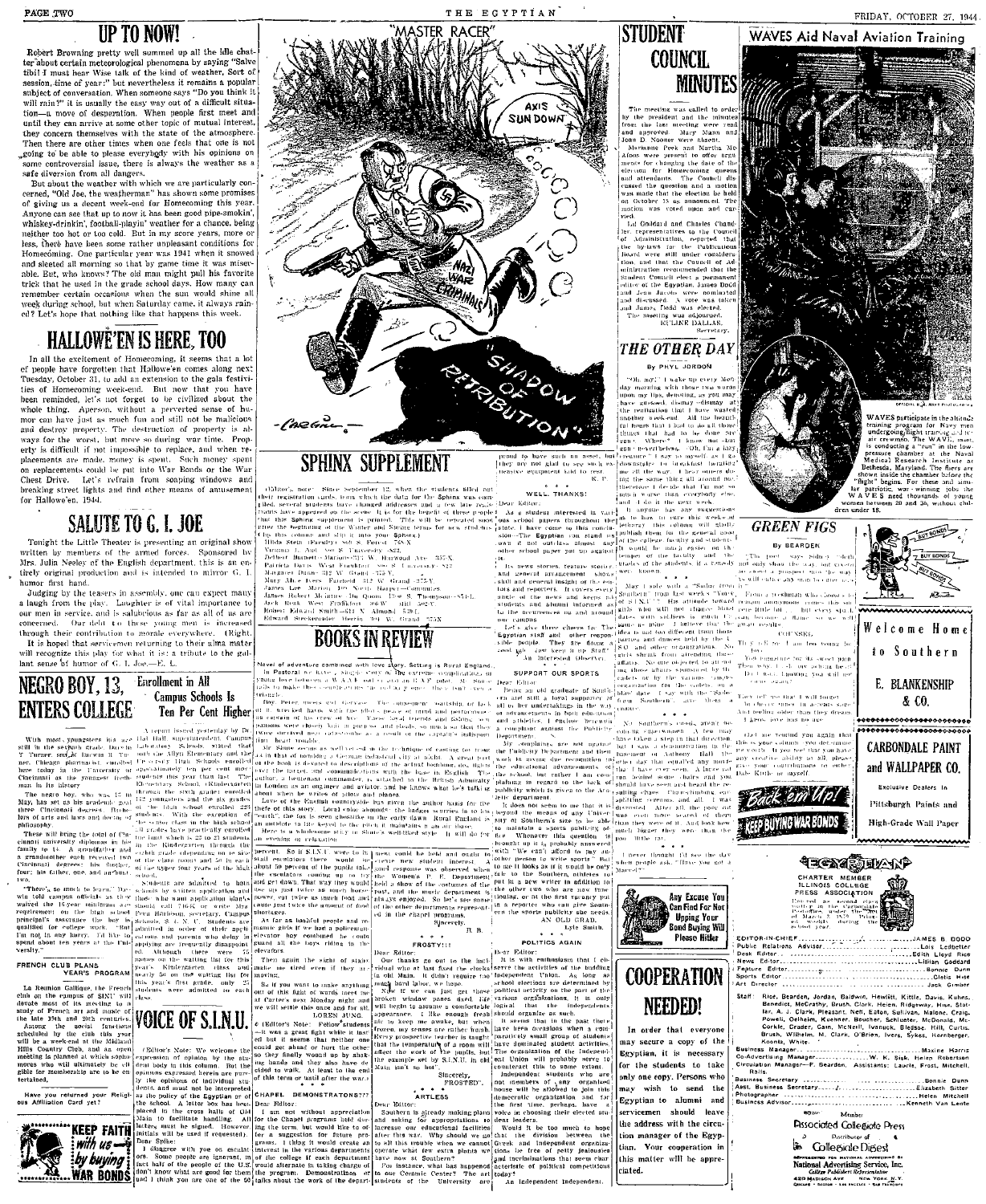### ELEVEN MEETS LEATHERNECKS TOMORROW **AROON**

KO

SAM MILOSEVICH

**MAKES NEW** 

### **TWEEDY, SINU SENIOR, CHOSEN** TO CAPTAIN 1944 GRID SQUAD



HENRY TWEEDY

### WAA TO HOLD **ANNUAL HOCKEY GAME SATURDAY**

The game will be fol-<br>a breakfast given by the  $U$ . High Has Been Cafeteria

.<br>rothy R. Davies, actine<br>he Department of Wom

.<br>Have you returned your Religi-<br>FAffiliation Card vet? Hove you returned your<br>ous Affiliation Card yet?

serving as temporary<br>of the 1944 football squad<br>first three games of the service of the service of the service of the service of the service of the service of<br>Hewey Tweedy has been the service of the service of the service

addition to his performances<br>
in gridfron and with the slot.<br>
is, and javelin, he is acrive the<br>
is, and javeling to the scrive the<br>
y other activities on the<br>
on He is now serving as pres-

the Student

States of the Ward Tropics of the Ward States of the States of the Constant of the States of the States of the States of the States of the States of the States of the States of the States of the States of the States of the

fraternity, ənd. 1<br>Campus Veterans.

## **Bad Season**

1944 BASKETBALL SCHEDULE - 5 - camana State<br>- 15 - Himnis Wesleyan





A REAL PLACE TO EAT

WELCOME STUDENTS and ALUMNI

Carbondale-Harrisburg<br>Coach Lines<br>New Bus Station **Daily Schedules** To All Points Special Student Rates **Borger's Pharmacy** Try Our<br>Modern Cafe<br>PHONE 40

**OFFER BASIC** 

**CONDITIONING** 



**SOUTHERN LOOKS** 

**APPEARANCE** 

Cape 0. Shurtleff







shots Dan La Suca. Mucubyshore

of a outek oun

HATS, DRESSES,

DOROTHY PERKINS COSMETICS

Taggart's Shop





BUT WHAT A GOSPEL

HOMECOMING **IS IN THE AIR** 

her<br>Sanie

For the Best in SANDWICHES. Milk and Ice Cream



may have a little INN, but we have a big IN with stomach. Try our Tasty Hamburgs and home

**CASTLE INN** 

made Chili.

### **SOUTHERN PLANS AERIAL** . BLITZ; WESTERN STILL **AFTER FIRST VICTORY**

PAGE THREE

### Maroons Are Now Tied With DeKalb in IIAC: Western Shows Increased Rushing Power

When the Southern Marcons ramble out on McAndrew's<br>Memorial field tomorrow afternoon to grapple with a reju-<br>vinafted Western Teachers eleven. they will dechiledy meet<br>stiffer opposition than was witnessed on the Maconiu f wo weeks ago.

two weeks ago.<br>Since the two teams last meeting, Western has improved<br>tremendously as was shown when they were able to hold a<br>strong and experienced DeKalb team to a 13-6 win last week. described to the state of the Martin has been<br>and the state of the state of the state of the state of the state of the state of the state of the state of the state of the state of the state of the state of the state of the

working toward

**Behind the Lines** his boys this week and likewise has

**Sports Front** -<br>By CLETIS HISE<br>Egyptian Sports Editor

SOUTHERN FRONT

with the  $\overline{\text{in}}$  the  $\overline{\text{Hb}}$ compiled ollegiaie Athletic<br>ce 1934, At the pr

would give the tocals<br>leadership.

Kirkosti

"Abe" Martin has asked

104 South Illinois



staard.<br>Sheelds **Belty** Eatmo

Lane<br>Dawson



Phone 188







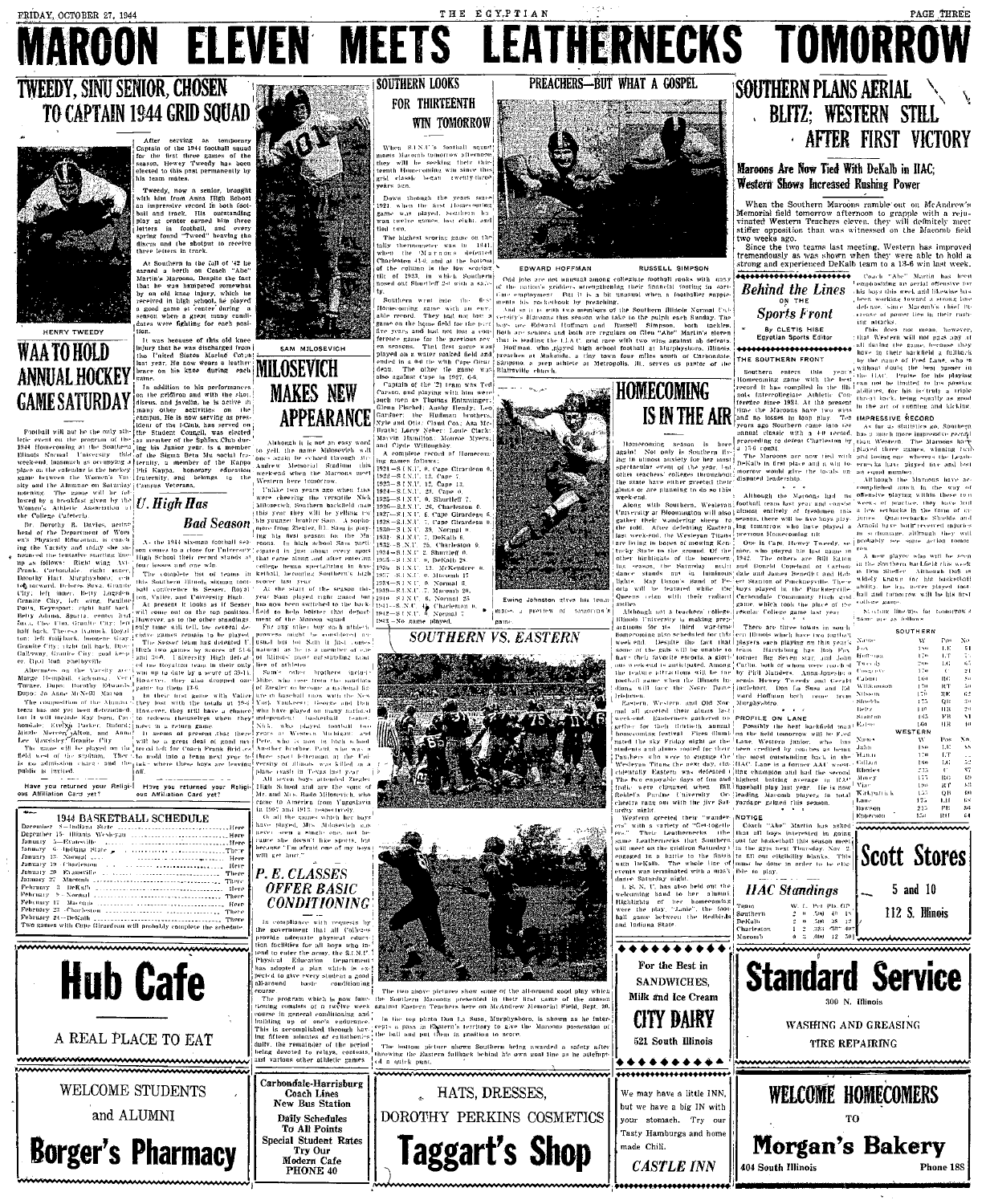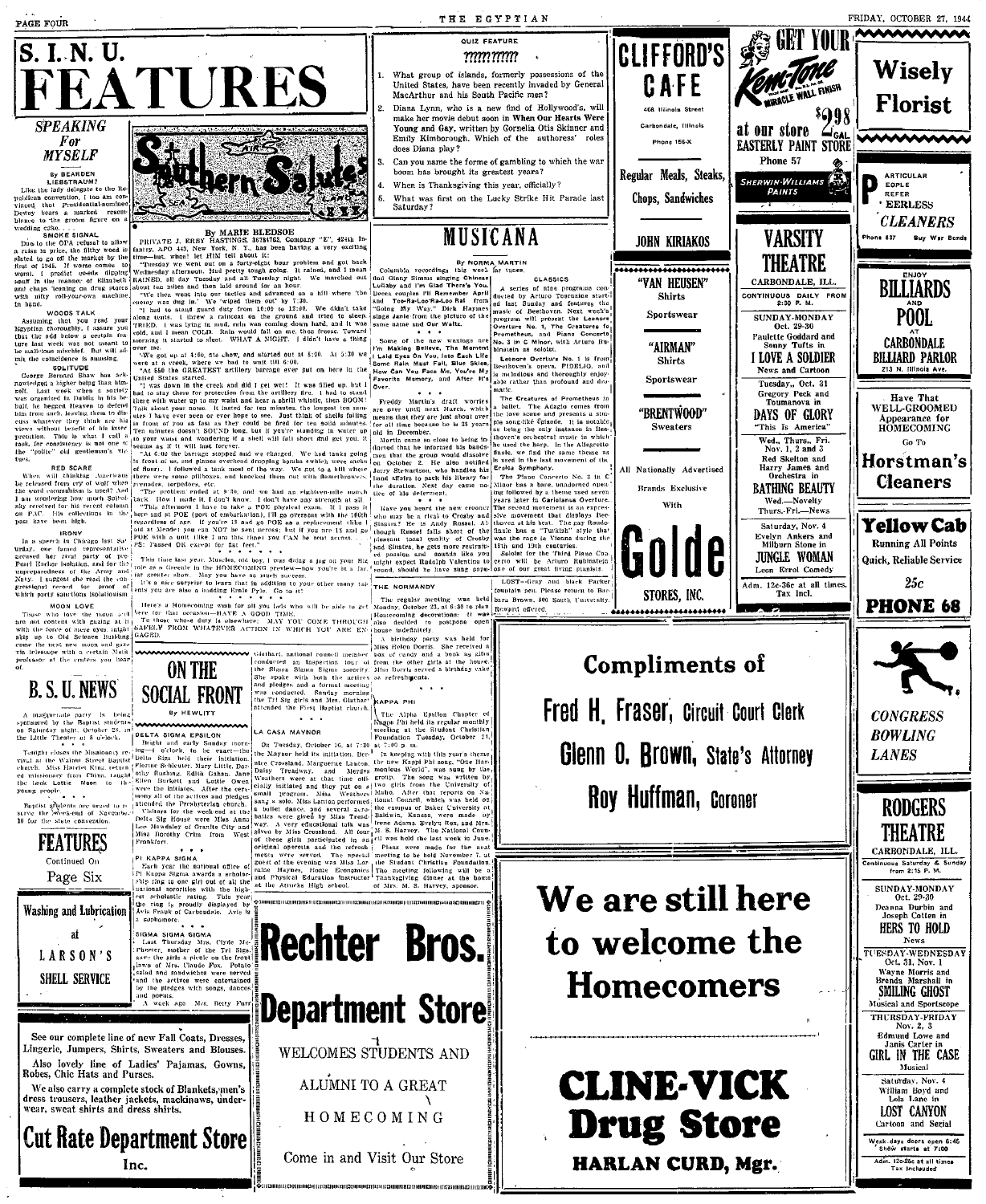